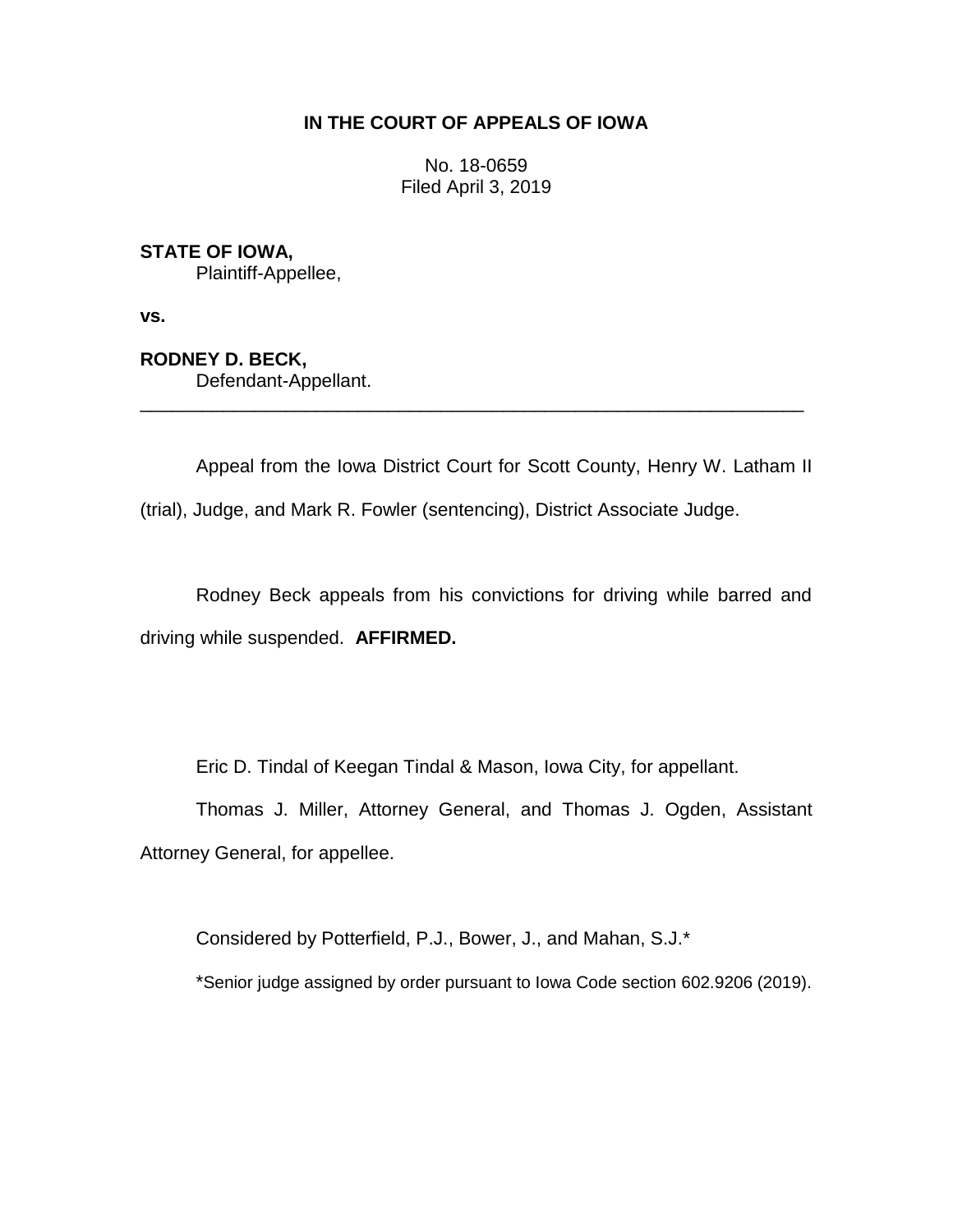#### **MAHAN, Senior Judge.**

On June 1, 2017, Detective Joshua Paul, who was familiar with Rodney Beck, observed Beck enter a rented vehicle as the lone occupant and drive to several locations. Beck was subsequently charged with driving while barred and two counts of driving while under suspension.

At trial, Beck stipulated he was barred from driving and that his driving privileges were suspended for failure to pay fines and to post security for an accident. Malcom Mitchell, the brother of Beck's paramour, was described in opening statements as bearing "an extremely striking resemblance to Rodney Beck." Mitchell testified for the defense that it was he who had been the driver of the vehicle on June 1. Mitchell testified he was "driving around" as he "had stuff to do that day." He could not remember where he went other than HyVee. Defense counsel had Mitchell and Beck stand next to one another and face the jury. The jury found Beck guilty as charged.

Beck appeals from his convictions, asserting his trial counsel was ineffective in failing to object to testimony by Detective Paul. He also contends the district court failed to provide adequate reasons for the sentences imposed.

*Ineffective assistance of counsel.* We review ineffective assistance claims de novo. *State v. Straw*, 709 N.W.2d 128, 133 (Iowa 2006). To succeed in such a claim, the defendant must prove that counsel failed to perform an essential duty, and prejudice resulted. *Id.* 

Relevant evidence is admissible. Iowa R. Evid. 5.402. As conceded by the defense at trial, it was "highly relevant" how Detective Paul was able to identify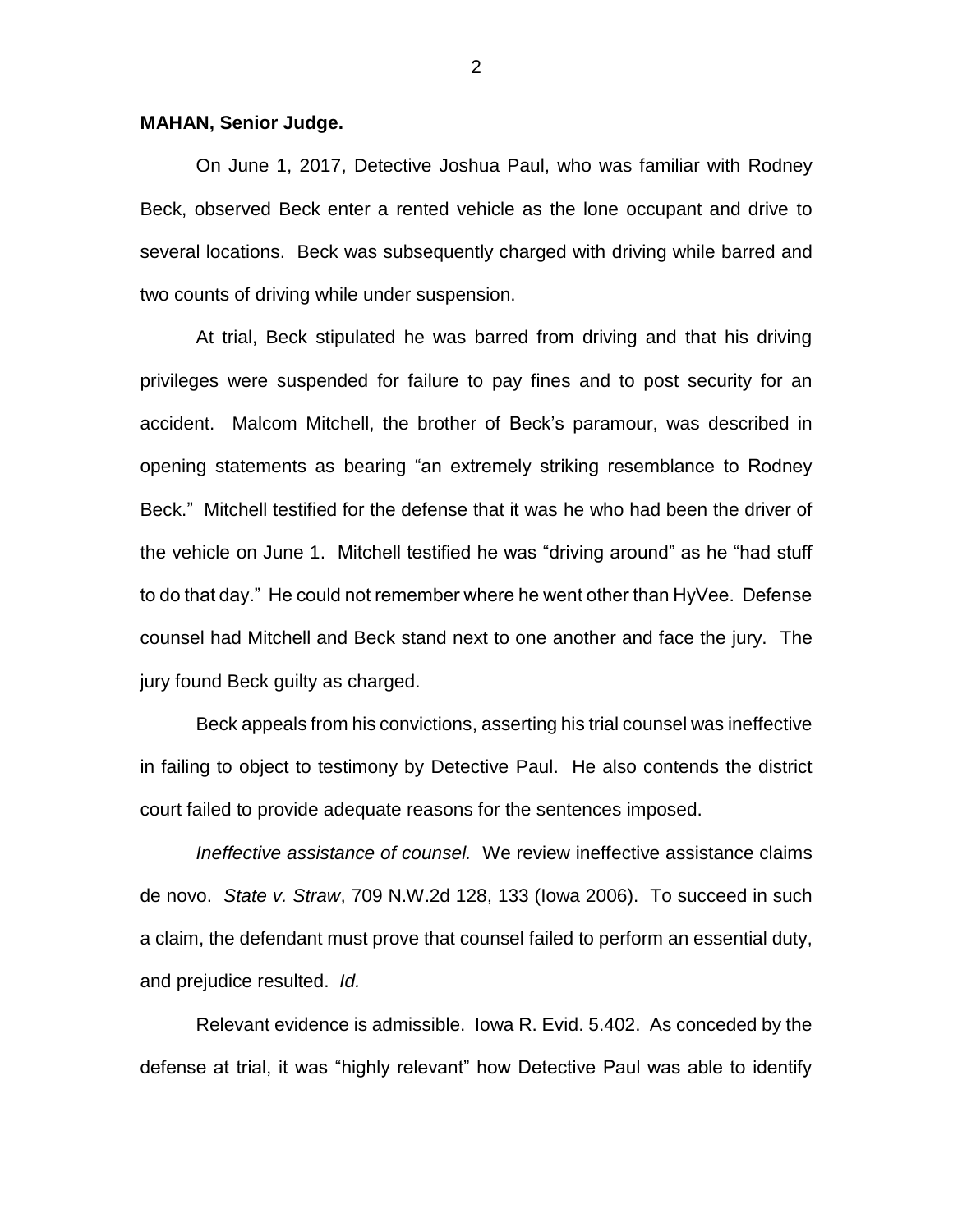Beck and why the detective observed Beck for four hours.<sup>1</sup> Beck contends, however, counsel failed to object to the detective's testimony on rebuttal concerning a stop the surveilled vehicle made at Carter's Quality Tires. He contends the testimony was presented to create a "strong suggestion from the State that the purpose of the driving behavior was to commit unrelated criminal acts that the jury would convict Beck as a bad person." However, the evidence was relevant for other purposes.

Mitchell testified that only he drove the rented vehicle on June 1 and he could not remember where he drove. It was for the jury to determine whether Mitchell's testimony was credible. *See State v. Harrington*, 178 N.W.2d 314, 315 (Iowa 1970) (noting it is the jury's function to determine disputed fact questions and the credibility of witnesses).

On rebuttal, the detective testified:

Mr. Beck drove to Carter's Quality Tires, which is on Rockingham Road in Davenport. He pulled into a large garage bay and they—for whatever reason, it was a nice day out, they kept the garage bay door open. He exited the vehicle. They did some work to the car, they took tires off of the rental vehicle. The car was there for a little over an hour. At some point they put tires back on the

 $\overline{a}$ 

<sup>&</sup>lt;sup>1</sup> Prior to trial, Beck's counsel argued:

We do not think the jury should be informed of the nature—or the reason for the surveillance. The fact that the detective was surveilling Mr. Beck I think is highly relevant to his ability to identify Mr. Beck, explains the amount of time he had to observe him, the fact that he learned what he looked like in advance, I think that's fair game for the State, but the fact that it's a drug investigation should not be presented to the jury.

The trial court agreed. *See* Iowa R. Evid. 5.404(b)(1), (2) (stating "[e]vidence of a crime, wrong, or other act is not admissible to prove a person's character in order to show that on a particular occasion the person acted in accordance with the character"; "[t]his evidence may be admissible for another purpose such as proving motive, opportunity, intent, preparation, plan, knowledge, identity, absence of mistake, or lack of accident").

The trial court ruled "the State will only elicit testimony from the officer that the defendant was under surveillance, not the nature of the surveillance."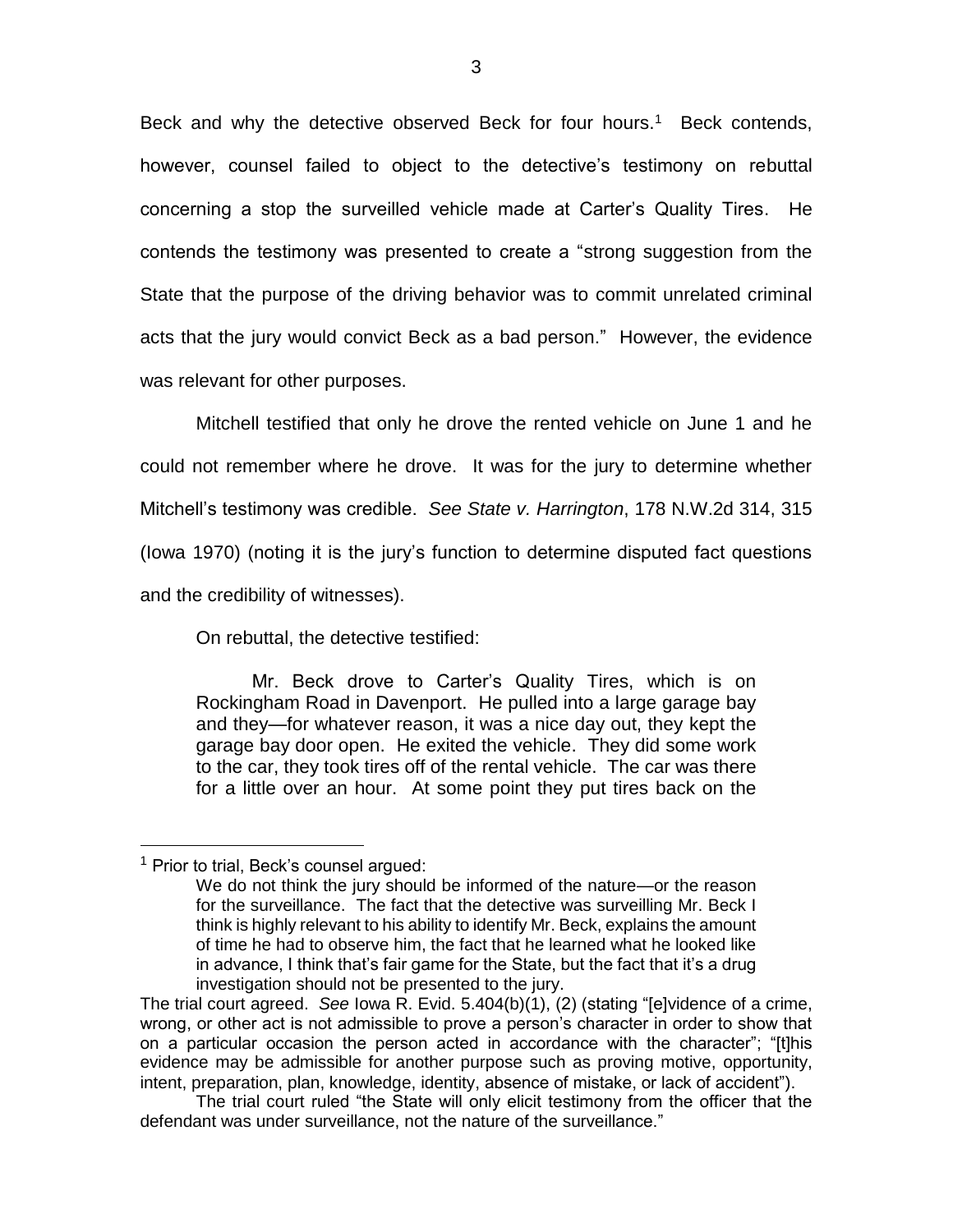rental vehicle. And then Mr. Beck left again as the only occupant of the vehicle.

A reasonable juror could find that a person would remember—even eight months later—having to take a rental car to a tire shop and spend an hour waiting while the tires were removed. We conclude an objection by defense counsel to this relevant evidence would have been without merit. *See State v. Carrol*, 767 N.W.2d 638, 645 (Iowa 2009) (noting defense counsel has no duty to pursue a meritless issue). Consequently, Beck's ineffectiveness claim fails.

*Reasons for sentence imposed.* Beck claims that the court failed to present sufficient reasons for the sentence imposed.

Sentencing determinations are reviewed for an abuse of discretion. *See*

*State v. Barnes*, 791 N.W.2d 817, 827 (Iowa 2010).

An abuse of discretion is found when the court exercises its discretion on grounds clearly untenable or to an extent clearly unreasonable. Our rules of criminal procedure require a sentencing judge to state the reasons for a particular sentence on the record. . . . "Although the reasons need not be detailed, at least a cursory explanation must be provided to allow appellate review of the trial court's discretionary action."

*Id.* (citations omitted).

An "informal" presentence investigation report was prepared prior to sentencing. The State argued for a sentence of 200 days in jail, noting "one other additional driving while barred, several [driving under suspension] D.U.S.s and traffic violations, which suspended sentences haven't done any good." The defense asked for a sentence of 240 days in jail with all but three days suspended. When it pronounced Beck's sentence of 240 days with all but sixty days suspended, the court explained that it considered the fact that Beck had "charges